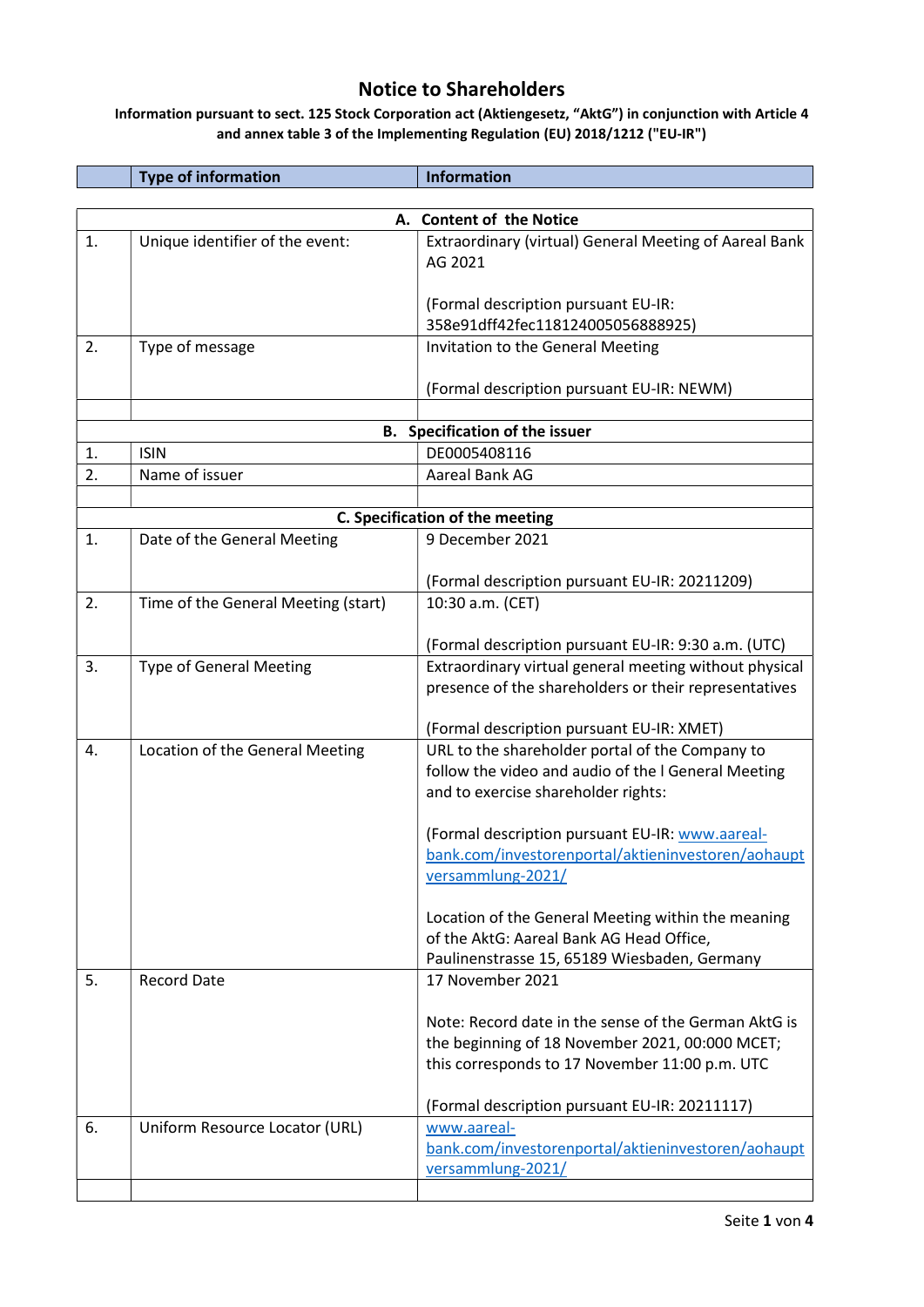Information pursuant to sect. 125 Stock Corporation act (Aktiengesetz, "AktG") in conjunction with Article 4 and annex table 3 of the Implementing Regulation (EU) 2018/1212 ("EU-IR")

|                                                                 | <b>Type of information</b>                               | <b>Information</b>                                                                                           |  |  |
|-----------------------------------------------------------------|----------------------------------------------------------|--------------------------------------------------------------------------------------------------------------|--|--|
|                                                                 |                                                          |                                                                                                              |  |  |
| Participation in the general meeting<br>D.                      |                                                          |                                                                                                              |  |  |
| 1.                                                              | Method of participation by<br>shareholder                | EV                                                                                                           |  |  |
| 2.                                                              | Issuer deadline for the notification of<br>participation | 2 December 2021; 12:00 p.m. (CET)                                                                            |  |  |
|                                                                 |                                                          | (Formal description pursuant EU-IR: 20211202; 11:00<br>p.m. (UTC))                                           |  |  |
| 3.                                                              | Issuer deadline for voting                               | 9 December 2021; start of the voting process in the<br>virtual General Meeting                               |  |  |
|                                                                 |                                                          | (Formal description pursuant EU-IR: 20211209; start<br>of the voting process in the virtual General Meeting) |  |  |
|                                                                 |                                                          |                                                                                                              |  |  |
|                                                                 |                                                          | D. Participation in the general meeting                                                                      |  |  |
| 1.                                                              | Art der Teilnahme des Aktionärs                          | <b>PX</b>                                                                                                    |  |  |
| 2.                                                              | Issuer deadline for the notification of<br>participation | 2 December 2021; 12:00 p.m. (CET)                                                                            |  |  |
|                                                                 |                                                          | (Formal description pursuant EU-IR: 20211202; 11:00                                                          |  |  |
|                                                                 |                                                          | p.m. (UTC))                                                                                                  |  |  |
| 3.                                                              | Issuer deadline for voting                               | 8 December 2021; 6:00 p.m. (CET)                                                                             |  |  |
|                                                                 |                                                          | (Formal description pursuant EU-IR: 20211208; 5:00<br>p.m. (UTC))                                            |  |  |
|                                                                 |                                                          |                                                                                                              |  |  |
|                                                                 |                                                          | E. Agenda                                                                                                    |  |  |
|                                                                 | E. Agenda item 1                                         |                                                                                                              |  |  |
| 1.                                                              | Unique identifier of the agenda item                     | 0001                                                                                                         |  |  |
| 2.                                                              | Title of the agenda item                                 |                                                                                                              |  |  |
|                                                                 |                                                          | Amendment to the resolution on the appropriation<br>of net retained profit adopted at                        |  |  |
|                                                                 |                                                          | the Annual General Meeting of 18 May 2021;                                                                   |  |  |
|                                                                 |                                                          | passing of a resolution on the appropriation                                                                 |  |  |
|                                                                 |                                                          | of net retained profit for the 2020 financial                                                                |  |  |
|                                                                 |                                                          | year carried forward to the new accounts                                                                     |  |  |
| 3.                                                              | Uniform Resource Locator (URL) of the                    | www.aareal-                                                                                                  |  |  |
|                                                                 | materials:                                               | bank.com/investorenportal/aktieninvestoren/aohaupt                                                           |  |  |
|                                                                 |                                                          | versammlung-2021/                                                                                            |  |  |
| 4.                                                              | Vote                                                     | <b>BV</b>                                                                                                    |  |  |
| 5.                                                              | Alternative voting options                               | VF, V, AB                                                                                                    |  |  |
| D. Deadlines regarding the exercise of other shareholder rights |                                                          |                                                                                                              |  |  |
| F. Additions to the agenda                                      |                                                          |                                                                                                              |  |  |
| 1.                                                              | Object of deadline                                       | Submission of requests for additions to the agenda                                                           |  |  |
|                                                                 |                                                          | pursuant to section 122 (2) AktG                                                                             |  |  |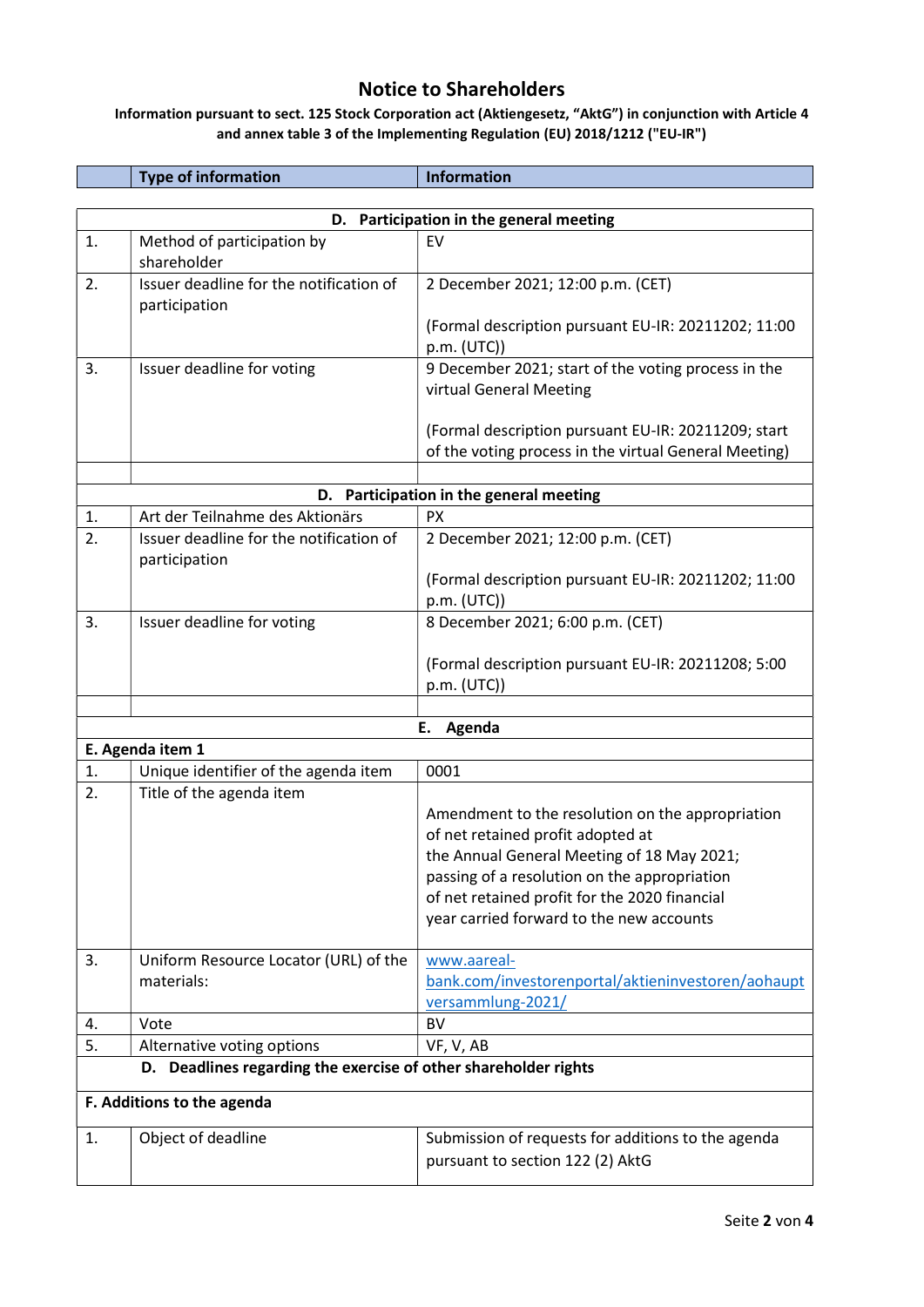#### Information pursuant to sect. 125 Stock Corporation act (Aktiengesetz, "AktG") in conjunction with Article 4 and annex table 3 of the Implementing Regulation (EU) 2018/1212 ("EU-IR")

|                                                           | <b>Type of information</b> | <b>Information</b>                                                                                                                                                                       |  |  |
|-----------------------------------------------------------|----------------------------|------------------------------------------------------------------------------------------------------------------------------------------------------------------------------------------|--|--|
|                                                           |                            |                                                                                                                                                                                          |  |  |
| 2.                                                        | Applicable issuer deadline | 8 November 2021, 12:00 p.m. (CET) (time of receipt is<br>decisive)                                                                                                                       |  |  |
|                                                           |                            | (Formal description pursuant EU-IR: 20211108; 11:00<br>p.m. (UTC))                                                                                                                       |  |  |
| F. Countermotion                                          |                            |                                                                                                                                                                                          |  |  |
| $\mathbf{1}$ .                                            | Object of deadline         | Submission of countermotions in accordance with<br>section 126 (1) AktG in response to resolutions<br>proposed on the agenda item                                                        |  |  |
| 2.                                                        | Applicable issuer deadline | 24 November 2021, 12:00 p.m. (CEST) (time of receipt<br>is decisive)                                                                                                                     |  |  |
|                                                           |                            | (Formal description pursuant EU-IR: 20211124, 11:00<br>p.m. (UTC))                                                                                                                       |  |  |
| <b>F. Proposals for election</b>                          |                            |                                                                                                                                                                                          |  |  |
| 1.                                                        | Object of deadline         | Submission of proposals for election in respect of<br>elections of candidates to the Supervisory Board and<br>the appointment of the auditors in accordance with<br>section 127 (1) AktG |  |  |
| 2.                                                        | Applicable issuer deadline | 24 November 2021, 12:00 p.m. (CEST) (time of receipt<br>is decisive)                                                                                                                     |  |  |
|                                                           |                            | (Formal description pursuant EU-IR: 20211124, 11:00<br>p.m. (UTC)                                                                                                                        |  |  |
| F. Submission of questions electronically                 |                            |                                                                                                                                                                                          |  |  |
| 1.                                                        | Object of deadline         | Electronical submission of questions before the<br>General Meeting in accordance with<br>section 1 (2) sentence 1 no. 3, sentence 2 C19-<br>AuswBekG via the shareholder portal          |  |  |
| 2.                                                        | Applicable issuer deadline | 7 December 2021, 12:00 p.m. (CEST) (time of receipt<br>is decisive)                                                                                                                      |  |  |
|                                                           |                            | (Formal description pursuant EU-IR: 20211207, 11:00<br>p.m. (UTC))                                                                                                                       |  |  |
| F. Submission of objections to resolutions electronically |                            |                                                                                                                                                                                          |  |  |
| 1.                                                        | Object of deadline         | Submission of objections to resolutions of the General<br>Meeting electronically in accordance with                                                                                      |  |  |